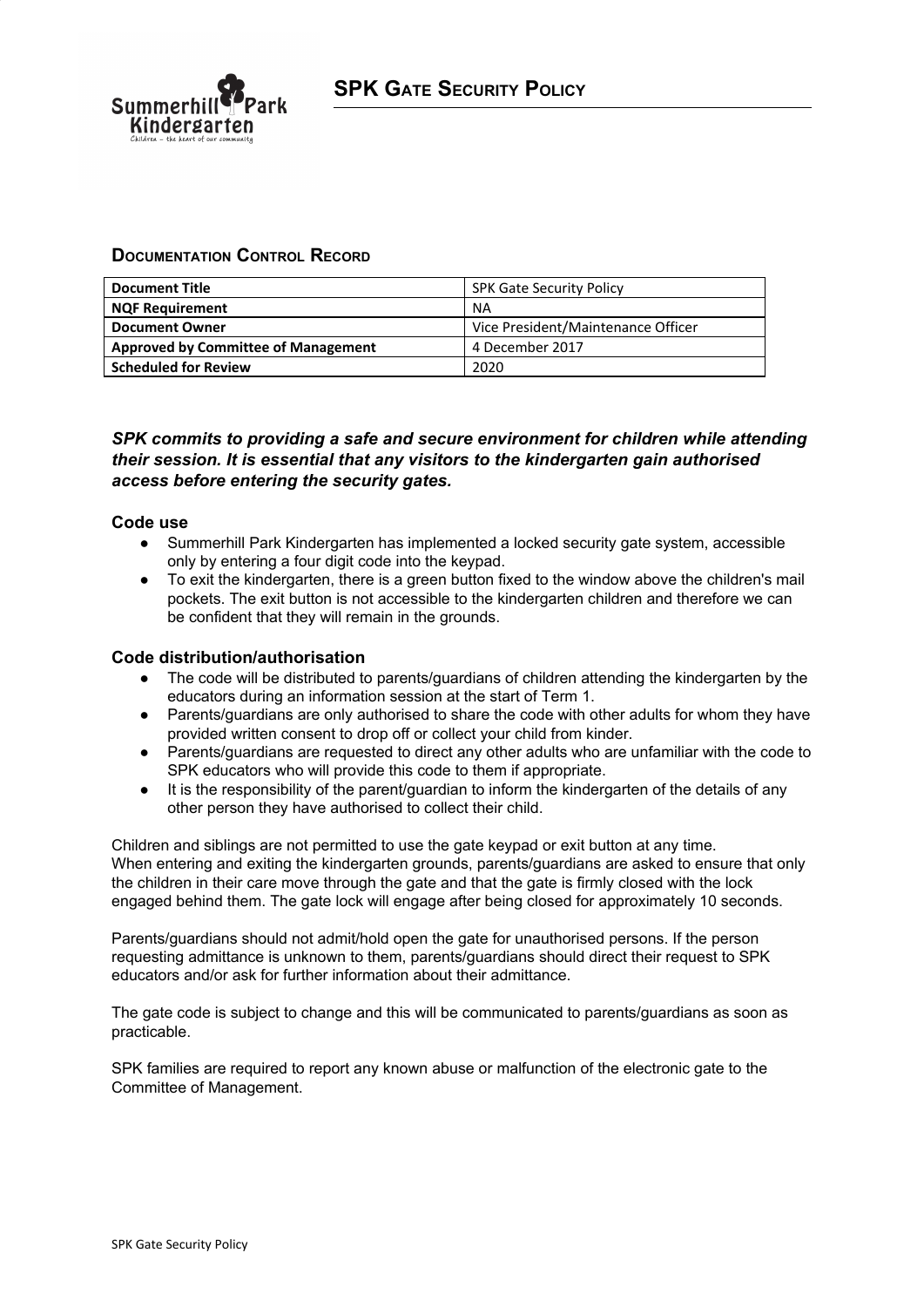### **Changing the code**

- Maintenance Officer is responsible for changing the code and should update the Master Record Sheet\* in BOTH the Maintenance Officer folder AND the copy in the kindergarten office.
- The code will be changed annually in December, and if there is a breach of security made known to the kinder/CoM
- The new code will be provided to the CoM Executive and educators in December, but will not be in use until the start of the new year
- At the start of the new year, the code will be provided to parents/guardians as part of their orientation, during which they must complete the security acknowledgement form (refer Attachment 1)
- The old code will be disabled at the end of January, once distribution of the new code commences.

\* The Master Record Sheet is found in the 'Electric Access System - Installation Details and Instruction Manual'

#### **EVALUATION**

In order to assess whether the values and purposes of the policy have been achieved, the Approved Provider will:

- regularly seek feedback from everyone affected by the policy regarding its effectiveness
- monitor the implementation, compliance, complaints and incidents in relation to this policy
- keep the policy up to date with current legislation, research, policy and best practice
- revise the policy and procedures as part of the service's policy review cycle, or as required
- **●** notify parents/guardians at least 14 days before making any changes to this policy or its procedures.

#### **ATTACHMENTS**

● Attachment 1: SPK Gate Security Acknowledgement for parents/guardians

#### **AUTHORISATION**

This policy was adopted by the Approved Provider of Summerhill Park Kindergarten on 4 December 2017.

**REVIEW DATE:** 2020

#### **DOCUMENT HISTORY**

| <b>Version</b> | Date               | Bv  | <b>Reason for change</b>                                                                                                   |
|----------------|--------------------|-----|----------------------------------------------------------------------------------------------------------------------------|
| 1.0            | 2014               | CoM | Endorsement of first SPK Gate Security Policy                                                                              |
| 2.0            | 4 December<br>2017 | CoM | Reformatting to fit SPK policy style, review of policy<br>in the Child Safe Subcommittee 2017,<br>re-endorsement of policy |